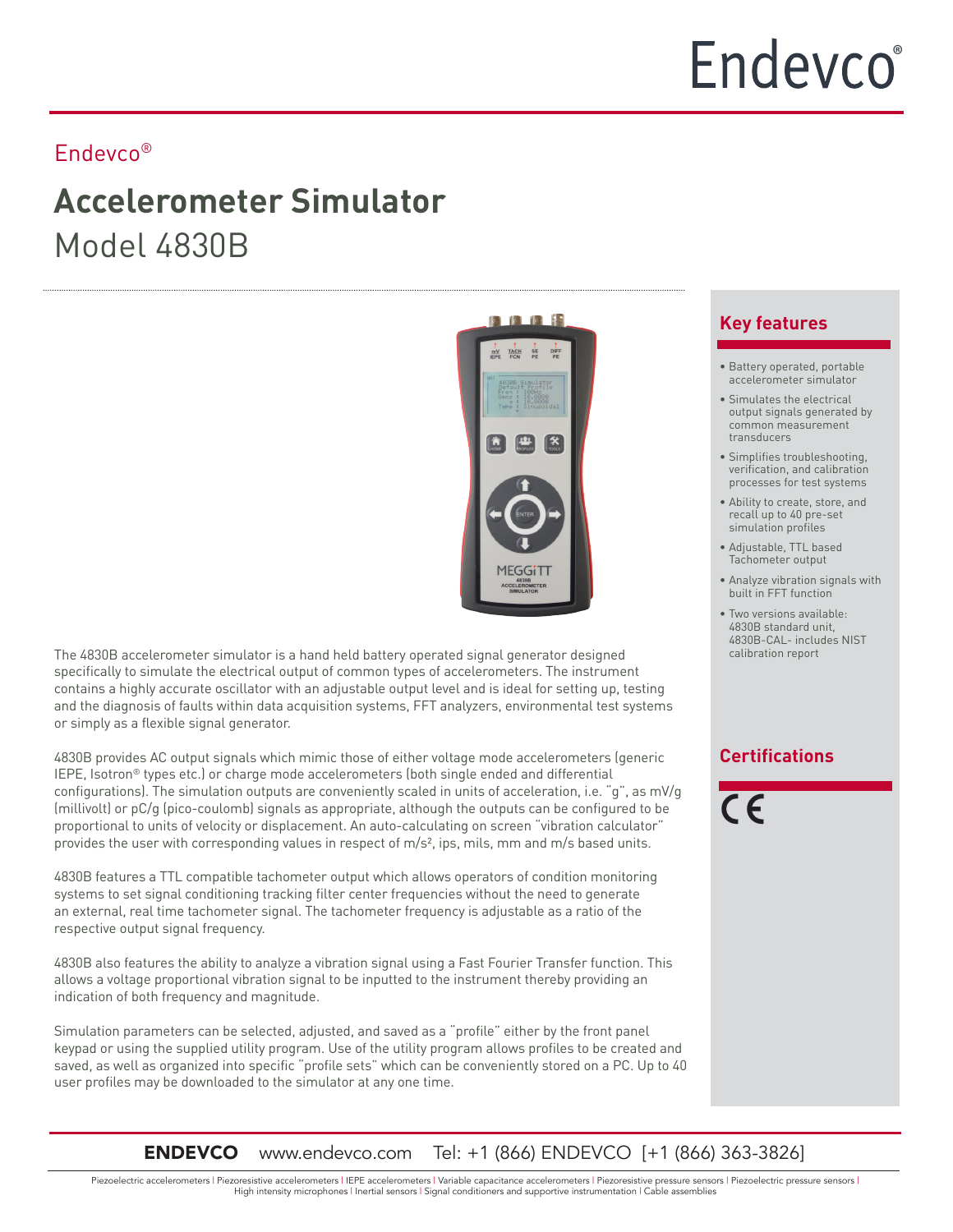## **Accelerometer Simulator** Model 4830B

## Specifications

| Input/output characteristics                                                                                                                                   |                                                                                                                                                                                                                                    |  |
|----------------------------------------------------------------------------------------------------------------------------------------------------------------|------------------------------------------------------------------------------------------------------------------------------------------------------------------------------------------------------------------------------------|--|
| Outputs                                                                                                                                                        | Single-ended Charge (pC)<br>Differential Charge (pC)<br>Single ended Voltage (mV)<br>Tachometer (TTL) - Switched to the input mode when FFT enabled.<br>Isotron (IEPE) - current sinking, 2-20mA, at a compliance voltage of 24VDC |  |
| Frequency Range                                                                                                                                                |                                                                                                                                                                                                                                    |  |
| Signal Outputs:<br>Tachometer Output:                                                                                                                          | 1Hz to 20kHz, resolution 0.5Hz<br>1 Hz to 25kHz                                                                                                                                                                                    |  |
| Amplitude<br>FFT Input                                                                                                                                         | Adjustable up to 10,000pC or mV pk<br>Acceleration and Velocity are in pk units.<br>Displacement is in pk-pk.<br>Maximum 5V pk                                                                                                     |  |
|                                                                                                                                                                |                                                                                                                                                                                                                                    |  |
| <b>Transfer characteristics</b><br>Amplitude (for levels >=100 mV or pC)<br>Singled-ended voltage:<br>Isotron:<br>Single ended charge:<br>Differential charge: | Accuracy of setting at ref freg (100 Hz)<br>$±1\%$<br>±1%<br>±1%<br>±1%                                                                                                                                                            |  |
| <b>Frequency Response</b>                                                                                                                                      | 1Hz to 10kHz: $+/-1.0\%$ (referred to 100Hz)<br>10kHz to 20kHz: +/-2% (referred to 100Hz)                                                                                                                                          |  |
| Harmonic Distortion                                                                                                                                            | < 1.0%, 10Hz to 20KHz, 100-10K mV or pC pK                                                                                                                                                                                         |  |
| <b>Noise</b>                                                                                                                                                   | < 2mV or 2 pc rms                                                                                                                                                                                                                  |  |
| <b>Environmental characteristics</b><br>Operating Temperature                                                                                                  | +14°F to +140°F [-10°C to +60°C]                                                                                                                                                                                                   |  |
| Power<br>Battery<br>Battery Life<br>Charger type<br>Charger connector                                                                                          | Rechargeable, high capacity Lithium Ion battery pack.<br>8 hours minimum from full charge (dependent on use of the display/backlight)<br>Switched mode, 12VDC, 2 Amp.<br>2.5mm male jack plug                                      |  |
| <b>Physical characteristics</b><br>Case                                                                                                                        | Molded plastic                                                                                                                                                                                                                     |  |
| Connections (Outputs)                                                                                                                                          | Twinax BNC (Differential charge),<br>Standard BNC (Single ended charge, mV, IEPE and Tacho)                                                                                                                                        |  |
| Connections (Inputs)                                                                                                                                           | Standard BNC (FFT)<br>2.1mm female barrel jack (Power supply)<br>USB Mini (PC Interface)                                                                                                                                           |  |
| Overall dimensions Weight                                                                                                                                      | 8.6 in L x 4 in W x 1.6 in H (225mm L x 102mm W x 41mm H)                                                                                                                                                                          |  |
| Battery status indicator                                                                                                                                       | Approximately 15.9 ounces (450 grams), excludes interface cables/<br>connectors / charger                                                                                                                                          |  |
| Calibration                                                                                                                                                    | Green LED, base of unit                                                                                                                                                                                                            |  |
|                                                                                                                                                                | Performed via front panel key pad.<br>Access to Calibration manager mode is password protected.                                                                                                                                    |  |

#### **Additional features include**

- Plug and play operation when utilizing "Simulation profiles" stored in memory -no additional programming necessary
- Firmware download upgrade utility
- Battery charge status indicators
- Calibration adjustments through the front panel keypad. Access to the calibration manager mode is password protected
- Backlit LCD display
- Ability to configure the device from a PC or the unit's front panel keypad
- •USB Interface

ENDEVCO www.endevco.com Tel: +1 (866) ENDEVCO [+1 (866) 363-3826]

Piezoelectric accelerometers | Piezoresistive accelerometers | IEPE accelerometers | Variable capacitance accelerometers | Piezoresistive pressure sensors | Piezoelectric pressure sensors | High intensity microphones | Inertial sensors | Signal conditioners and supportive instrumentation | Cable assemblies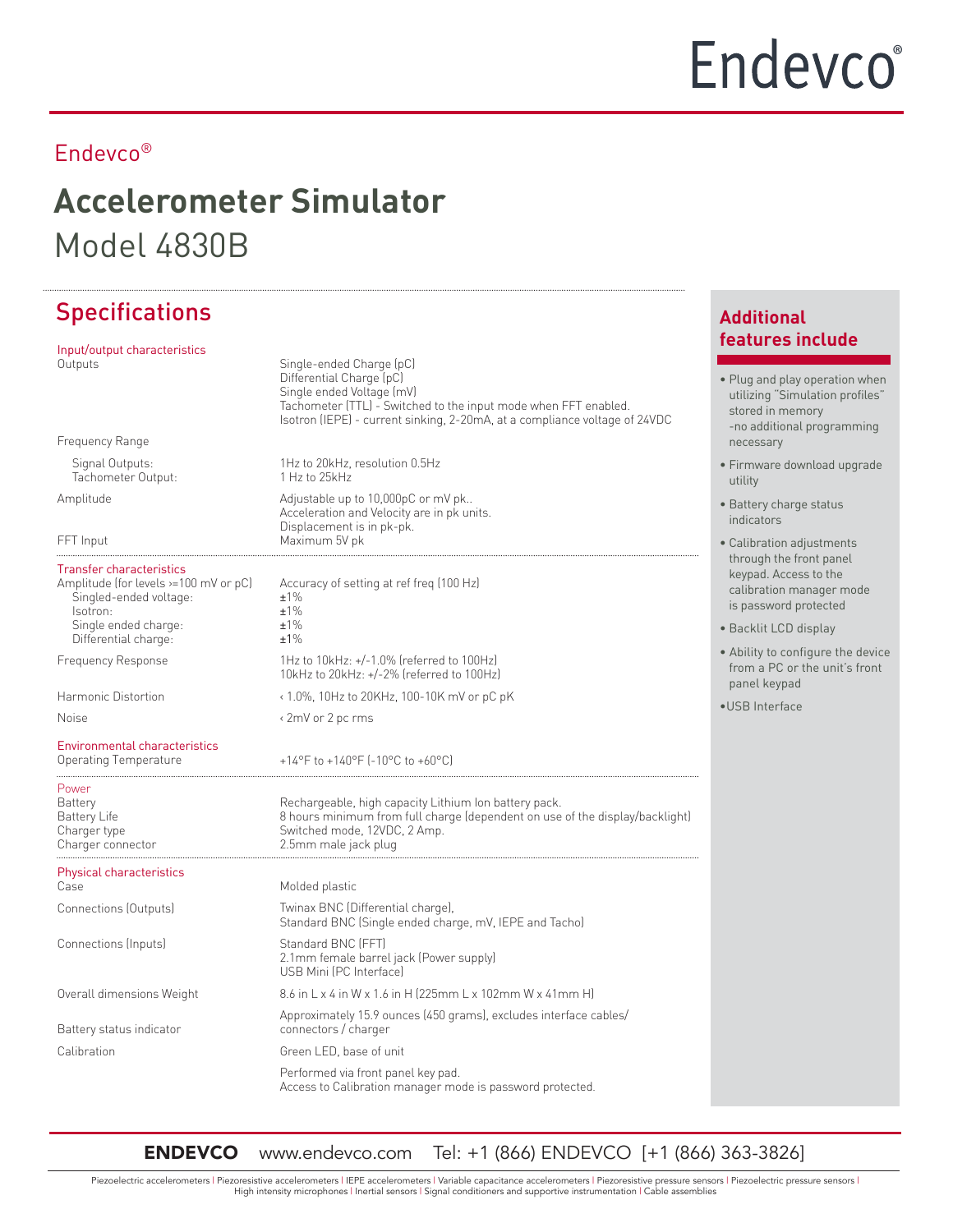## **Accelerometer Simulator** Model 4830B

#### **Contact Accessories**

| <b>Product</b> | <b>Description</b>                                                                           | 4830B          |
|----------------|----------------------------------------------------------------------------------------------|----------------|
| QSG4830B       | Quick Start Guide                                                                            | Included       |
| IM4830B        | Instruction Manual                                                                           | Included on CD |
|                | <b>Application Software</b>                                                                  | Included on CD |
| EP316          | Twinax BNC Plug                                                                              | Included       |
| EP695          | 10-32 to BNC Adaptor                                                                         | Included       |
| EHM2107        | Universal power supply, supplied<br>with adaptors for USA, UK, EURO, JAPAN,<br>and Australia | Included       |
| EHM2108        | Soft carrying case with cable pouch and<br>shoulder strap                                    | Included       |
| <b>EW1400</b>  | USB interface cable (mini B to USB)                                                          | Included       |
| 43664-XXX      | Differential Cable Assembly Adaptor<br>[2 Pin 7/16-27 UNS-2A to Twinax BNC]                  | Optional       |
| 43655-XXX      | Triaxial Cable Assembly Adaptor<br>[4 Pin receptacle to 3xBNC]                               | Optional       |

#### ENDEVCO www.endevco.com Tel: +1 (866) ENDEVCO [+1 (866) 363-3826]

#### **Notes**

- 1. Maintain high levels of precision and accuracy using Endevco's factory calibration services. Call Endevco's inside sales force at 800-982-6732 for recommended intervals, pricing and turn-around time for these service as well as quotations for other products.
- 2. Ordering information:

#### 4830B-XXX

- CAL = Includes NIST calibration report - Blank = standard unit
- Basic Number





## Endevco®